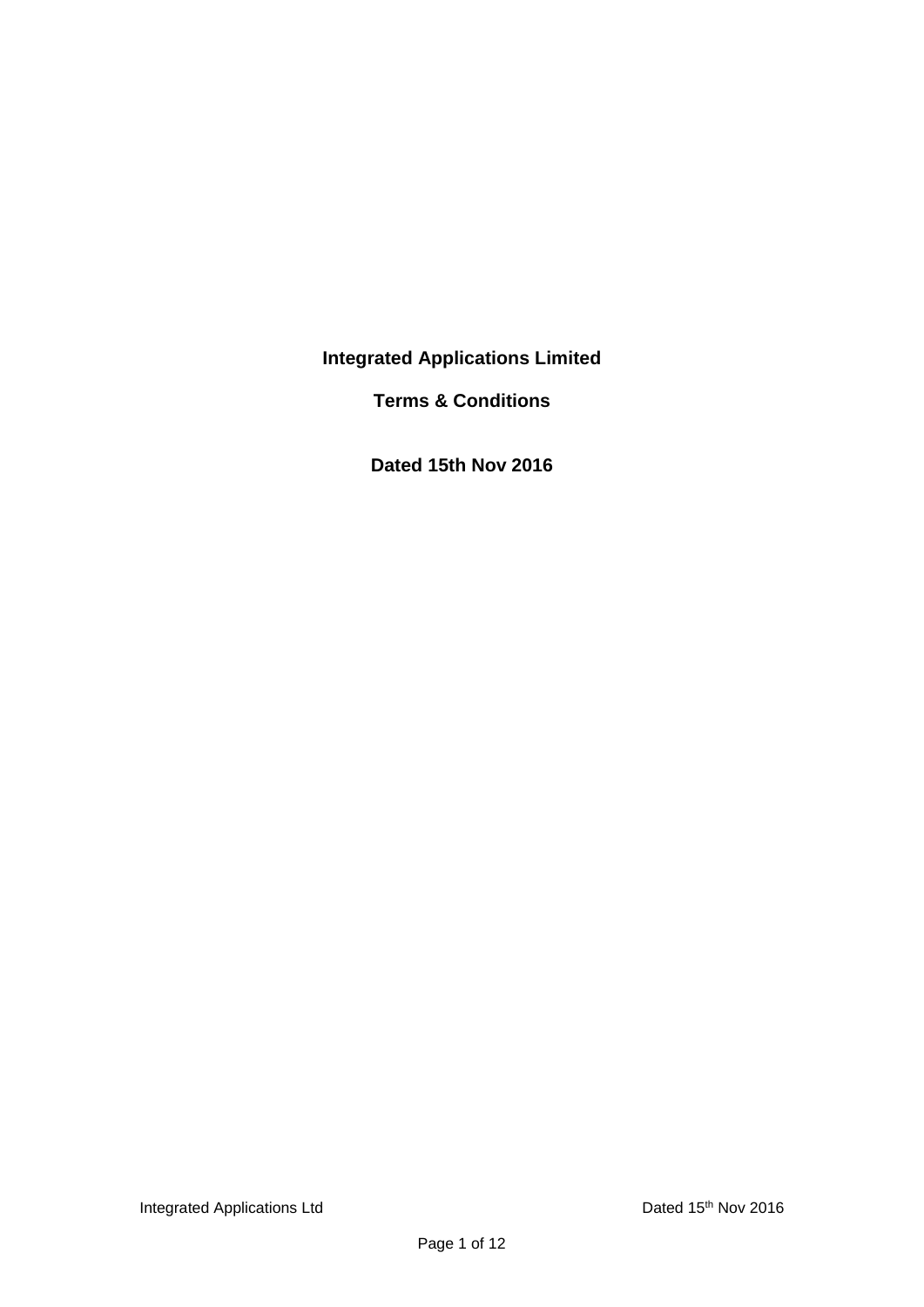# **Integrated Applications Standard Terms and Conditions**

All software, services and support provided by Integrated Applications and orders for software, services and support accepted by Integrated Applications are subject to the following express terms and conditions ("Terms and Conditions") and no additions or variations thereof shall apply unless expressly agreed in writing by Integrated Applications.

# *Definitions*

The following definitions apply to all of these terms and conditions.

**"Contract"** means the agreement between Integrated Applications and the Customer which is subject to the Terms and Conditions.

**"Customer"** means the party named as such in the Contract.

**"Go-live Date"** means the date on which the Software is installed on the permanent internet or intranet address of the website or otherwise released for production use by the Customer.

**"Product"** means Equipment or Software.

**"Integrated Applications"** means the company identified in the Contract and shall include that company's successors and assigns.

**"Software"** means all programs, software and media supplied to the Customer by Integrated Applications, excluding any Third Party Software, either by delivering new software or releasing additional capability in existing software. The Software includes the Modified Software, data, information, know-how and technology embodied or relating thereto, which may be contained in, revealed by, or shown on any documentation, models, descriptions, forms, drawings, schedules, flow charts, magnetic tapes, discs or information retrieval devices supplied to the Customer in connection with the Contract. Each Software item may include any corrections and updates supplied by Integrated Applications, but does not include subsequent versions of the Software for which a new licence would be required. **"Software Specification"** means the specification of the Modified Software agreed by Integrated Applications and the Customer

**"Third Party Software"** means any third party software supplied by Integrated Applications under the Contract to the Customer that is subject to the third party software owner's licensing terms and conditions which accompany the third party software, or licensing terms and conditions that have previously been agreed in writing between the Customer and the third party software owner.

**"Maintenance Release"** shall mean a new release of the Software that is substantially the same as the current Software, which is issued by the software owner in order to remove known errors or otherwise improve the performance of the Software.

**"Modified Software"** means software that is the subject of modification by Integrated Applications to meet the Software Specification.

**"New Version"** shall mean a release of the Software that incorporates significant new or additional functionality and features. New Versions will be the subject of a new licence.

**"Integrated Applications Equipment"** means equipment that is not sold to the Customer, but provided to the Customer by Integrated Applications in order to provide Service, Support or Equipment Maintenance. **"Supported Software"** shall mean the Software or Third Party Software for which Support is provided by Integrated Applications under the Contract.

**"Support"** shall mean the support services supplied to the Customer by Integrated Applications under the Contract. **"Support Portal"** shall mean the Internet web-site or email address provided to enable communication of support issues between the Customer and Integrated Applications.

**"Service"** means the service supplied by Integrated Applications under the Contract and includes services, professional services, project services, project management, system design, training and other similar activities.

# *Terms and Conditions of Service (July 2007)*

## **P1. Agreement**

In consideration of the obligations of the Customer in the Contract, Integrated Applications agrees subject as hereinafter provided to provide the Service to the Customer.

### **P2. Delivery**

Unless otherwise expressly agreed in writing, any delivery dates specified by Integrated Applications are approximate only and time shall not be of the essence for delivery.

### **P3. Resources**

- P3.1 Integrated Applications will assign appropriately qualified personnel to perform the Service and will use all reasonable endeavours to minimise changes of personnel so assigned.
- P3.2 The Customer will give to Integrated Applications promptly on request such information and facilities as Integrated Applications reasonably requires for the provision of the Service.
- P3.3 The Customer will not, without Integrated Applications' written consent, use any of Integrated Applications' personnel to undertake any work which in the opinion of Integrated Applications is inappropriate to their qualifications and experience or any work which is not directly connected with the Service.

# **P4. Timescales and Progress Control**

- Where the Service contains elements of project management the Customer and Integrated Applications will before commencement of the Service:
- i each nominate an authorised representative who will be the prime point of contact and whose decisions when committed to writing will bind the parties for the purpose of the Contract.
- ii agree appropriate methods and frequency of monitoring the progress of the Service and of the fulfilment of any phases of the Contract.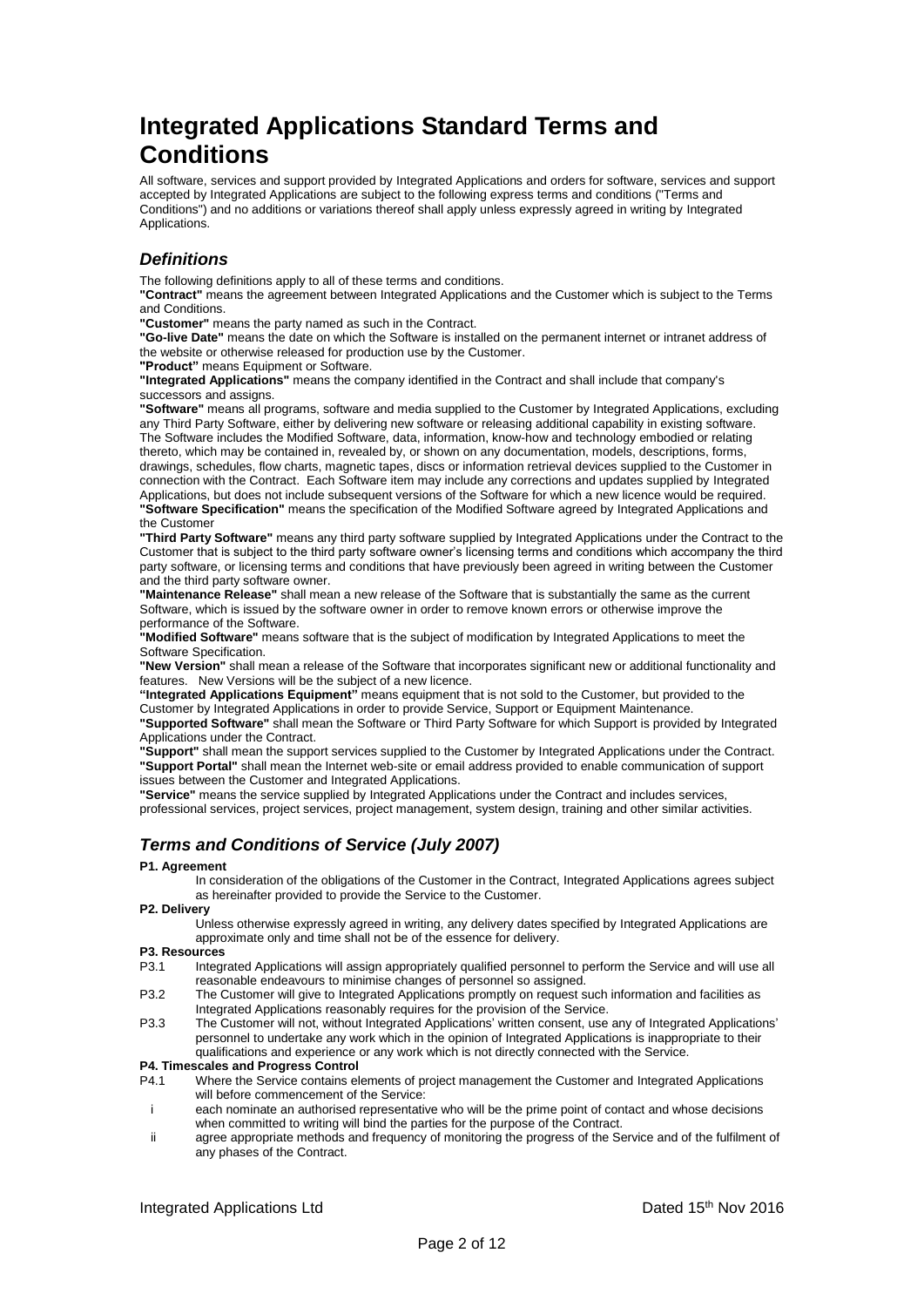P4.2 If idle time is incurred through failure of the Customer to meet its obligations, Integrated Applications may revise any scheduled date for completion of any part of the Service and/or by giving seven days written notice suspend the Service and, in any event, the provisions of clause P5.5 shall apply.

### **P5. Charges and Payments**

- P5.1 The Customer will pay the Initial Charge and Annual or Monthly Charge ("the Charges") for the Service in accordance with the Contract.
- P5.2 Unless otherwise agreed, the Initial Charge is due on the Go-live Date. Payments for Annual and Monthly Charges are due in advance of the provision of the Service.
- P5.3 The charges shown on the Contract, unless otherwise stated, are for work performed between the hours of 0900 and 1700 daily, excluding Saturdays, Sundays and English public holidays. Any Service provided outside such hours will incur additional charges, including travelling time if applicable, in accordance with Integrated Applications' standard rates.
- P5.4 Integrated Applications reserves the right to make an additional charge for any work done by Integrated Applications which is attributable to the Customer's failure to observe its obligations or not covered by the selected Service.
- P5.5 If the provision of the Service is delayed other than through the fault of Integrated Applications, or if the Service is postponed or cancelled by the Customer:
- i Integrated Applications will be entitled to payment by the Customer in respect of idle time incurred as a result of such delay and/or wasted time incurred owing to the provision by the Customer of incorrect information.
- ii any scheduled date for the completion of any part of the Service will be deferred by a reasonable period which shall be not less than the period of such delay.
- iii Integrated Applications will be entitled to payment by the Customer in respect of idle time of resources that could not reasonably be rescheduled owing to the Customer postponing or cancelling the Service.
- iv Integrated Applications will be entitled to payment by the Customer in respect of work completed to date.<br>P5.6 All charges for parts, components and materials, and for storage media, stationery and other supplies, ar
- All charges for parts, components and materials, and for storage media, stationery and other supplies, and for travel and subsistence are separately payable by the Customer, and together with all other charges due from the Customer howsoever arising under the Contract, shall be payable within 14 days from the date of the invoice(s).
- P5.7 Integrated Applications may, from time to time, modify the charges for Services in line with the then current prices of Integrated Applications and its suppliers.

# **P6. Customer Covenants**<br>P6.1 The Customer ad

- The Customer agrees to perform in a timely and professional manner all its obligations set out in the Contract or any document incorporated into the Contract or any subsequent obligations in relation to the Contract that have been agreed between the parties and committed to writing.
- P6.2 The Customer undertakes not to ask Integrated Applications or Integrated Applications' personnel to install or otherwise carry out an activity with any unlicensed software, and the Customer hereby agrees to indemnify and hold harmless Integrated Applications and Integrated Applications' employees against any claims relating to the said installation or activity.

# **P7. Acceptance**

- Any specification or other document which is to be produced by Integrated Applications as part of the Service and which requires the agreement of the Customer shall be subject to a signature of acceptance by the Customer. Integrated Applications will notify the Customer when any such document is available for acceptance. If the Customer's agreement thereto is unreasonably delayed or withheld, then the provisions of Clause P7.2 will apply.
- P7.2 Any part of the Service will be deemed to have been accepted by the Customer when the acceptance criteria thereafter, as set out in a schedule to the Contract, have been satisfied. In the absence of such criteria, acceptance by the Customer will be deemed to have occurred on completion by Integrated Applications of that part of the Service.
- P7.3 Following acceptance or deemed acceptance of the Service, Integrated Applications will have no liability for the consequences of any use which the Customer makes of anything delivered by Integrated Applications as part of the Service other than as set out in clause P8.1.

# **P8. Warranty**

- Integrated Applications warrants that the Service will be carried out with reasonable skill and care and that the Service will conform in all material respects to their specification, provided that Integrated Applications will not be liable for breach of any such warranty unless the breach is reported to Integrated Applications within three months after completion of the Service and, having been given reasonable opportunity by the Customer to rectify any such breach, Integrated Applications fails to do so promptly and without additional charge to the Customer.
- P8.2 For the avoidance of doubt and subject always to clause P8.1 where the provision of a Service involves the supply of any item of software, the Customer will not be entitled to error correction, updates and amendments to such items of software under this Contract after the date of acceptance unless otherwise agreed in the Contract.
- P8.3 Integrated Applications' obligations under the above warranty shall be its sole liability and it shall have no other liability whatsoever whether in contract, tort or otherwise as regards the quality or fitness for purpose of the Service and all other representations, conditions, warranties and terms in respect thereof whether express or implied, statutory or otherwise are hereby excluded save to the extent that the same are not capable of exclusion at law.
- P8.4 Upgrades from 3rd party suppliers will be available as and when the 3rd party makes them available, and at a cost set by the 3rd party. The time required to install the update will be charged at normal Integrated Applications rates in force at the time.

#### **P9. Term**

Where the Service is provided on a continuing basis, unless otherwise stated in the Contract and will be provided for a minimum of 12 months from the Go-live Date and shall continue thereafter until terminated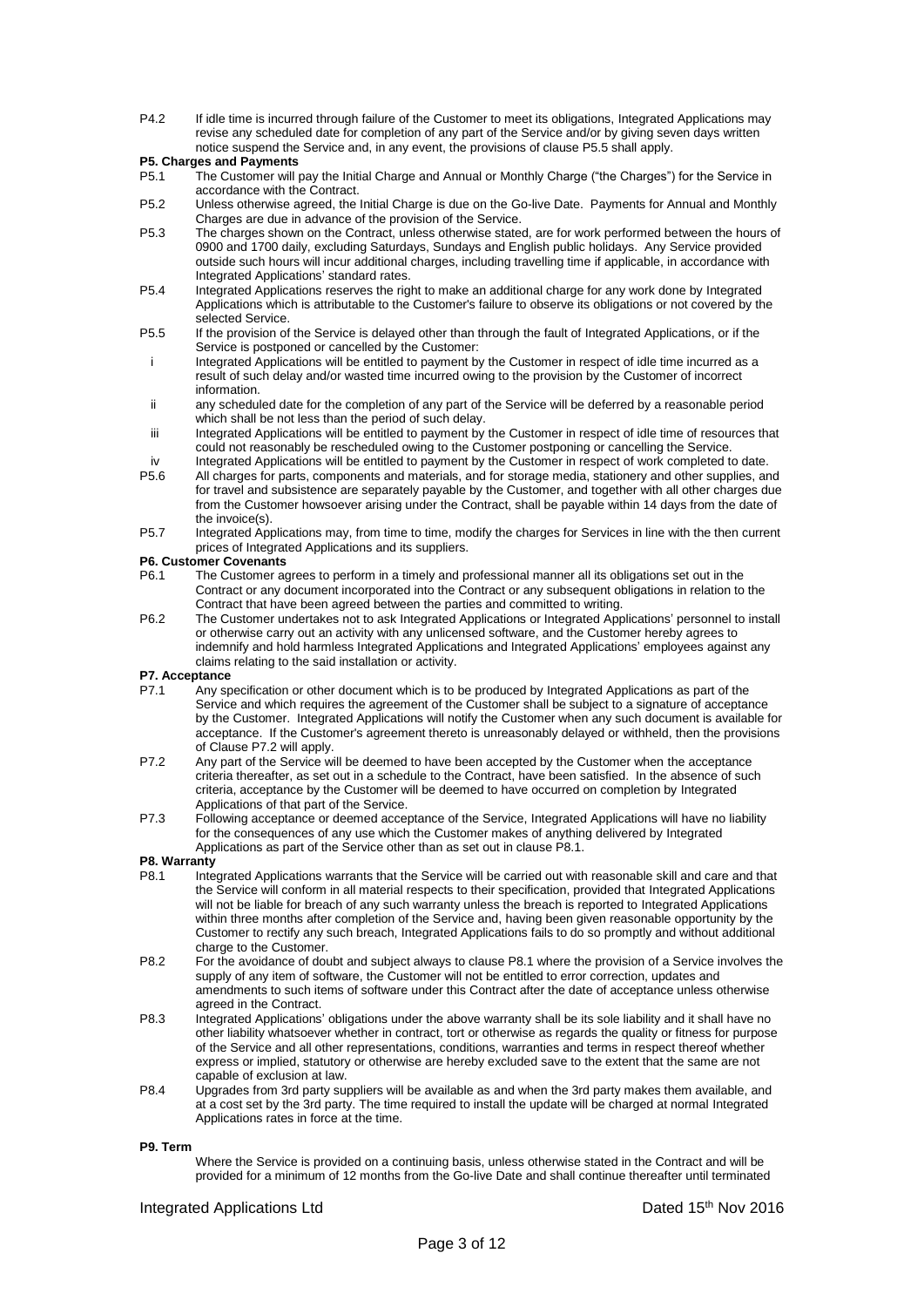by no less than 30 days written notice by either party, such notice to expire no earlier than at the end of the minimum period, or as otherwise terminated in accordance with the Terms and Conditions.

#### **P10. Sub-licensing**

The Customer is hereby licensed to use for the purpose for which it is supplied any material, other than software, delivered by Integrated Applications as part of the Service but is not, unless otherwise agreed in writing, entitled to sub-license the use of such material.

#### **P11. Additional Schedules**

In some cases additional schedules (for example detailing acceptance criterion, customer responsibilities) that specifically refer to the Contract may be agreed and shall be incorporated into the Contract upon signature by both parties.

# *Terms and Conditions of Support (July 2007).*

### **H1. Agreement**

In consideration of the obligations of the Customer in the Contract Integrated Applications agrees, subject as hereinafter provided, to provide Support to the Customer.

## **H2. Services Included**

- Unless otherwise stated in the Contract, the Support will be provided by Integrated Applications via the Support Portal during the hours of 9.00 am to 5.00 pm Monday to Friday inclusive (excluding English public holidays), and will comprise the following:
- I Where the Support comprises the support of Integrated Applications owned software, the identification and correction or errors or malfunctions in the Supported Software.
- ii Reporting verified faults in third party Supported Software to the Supported Software supplier/vendor and making available to the Customer any subsequent modification.
- iii General advice in connection with the normal and intended use and operation of the Supported Software.
- iv Explanations and instructions in relation to problems encountered by the Customer during the normal and intended use of the Supported Software
- v Any improvements or changes to the Supported Software which Integrated Applications considers to be desirable or necessary for the intended use and operation of the Supported Software will be made available to the Customer.

# **H3. Services not Included**

- The Support provided does not include the following:
- i The making of any changes or alterations to the Supported Software other than those referred to in clause H2.
- ii The correction of any errors or malfunctions in the Supported Software after the Customer has permitted a third party access to the Supported Software for maintenance or support purposes, or caused by the operator error, equipment faults or defects in software (including operating system or utility software) which is not supported by Integrated Applications.
- iii The installation and implementation of the Supported Software or the training of the Customer's staff in the use of the Supported Software.
- iv It is specifically agreed that data is the Customer's responsibility and, subject to the Customer making regular and frequent back-up copies of the data, Integrated Applications will take reasonable steps to recover any lost or corrupted data arising from Integrated Applications' negligence.
- v It is specifically agreed that, unless virus protection is being provided by Integrated Applications under the Contract, the Customer is responsible for virus protection and Integrated Applications will take all reasonable steps to prevent the introduction of viruses through its provision of the Support.
- vi The installation of New Versions or Maintenance Releases.
- vii The provision of support for software that is not correctly licensed.<br>H3.2 Integrated Applications reserves the right not to provide Support for
- Integrated Applications reserves the right not to provide Support for releases of the Supported Software older than the then current and immediately preceding release or as otherwise defined by the Supported Software owners.
- H3.3 The parties agree that if Integrated Applications provides any of the Support set out in clause H3.1 above the Customer shall be charged separately for the provision of such services at Integrated Applications' then prevailing rates for such services.

## **H4. Charges**

- H4.1 All charges for Support are as stated in the Contract and are due for payment in advance. No Support will be provided until payment has been received by Integrated Applications.
- H4.2 Integrated Applications will give the Customer prior written notice if the cost of Support is to increase. H4.3 Any software support over and above that stated in the Contract shall be subject to additional charge at
- Integrated Applications' then prevailing rate. H4.4 Integrated Applications reserves the right to make a charge for any work done by Integrated Applications
- which is attributable to the Customer's failure to observe its obligations under the Contract.
- H4.5 All charges for parts, components and materials, and for magnetic media, stationery and other supplies, and for travel and subsistence are separately payable by the Customer, and together with all other charges due from the Customer howsoever arising under the Contract, shall be payable within 14 days from the date of the invoice(s).
- H4.6 Any excess bandwidth charge detailed in any published price list shall be paid by the customer to Integrated Applications in advance covering the period to the period to the next payment date of the original bandwidth supply rate and thereafter simultaneously with the original bandwidth supply payment.
- H4.7 Integrated Applications shall supply details of excess bandwidth usage to the Customer. Itemised details of excess bandwidth usage and any relevant charges may be made available to the Customer if ordered in advance and Integrated Applications reserves the right to make an additional charge for this service.

**H5. Term**

Unless otherwise stated in the Contract, Support shall be provided for a minimum period of 12 months from the Go-live Date and shall continue thereafter until terminated by no less than 3 months written notice by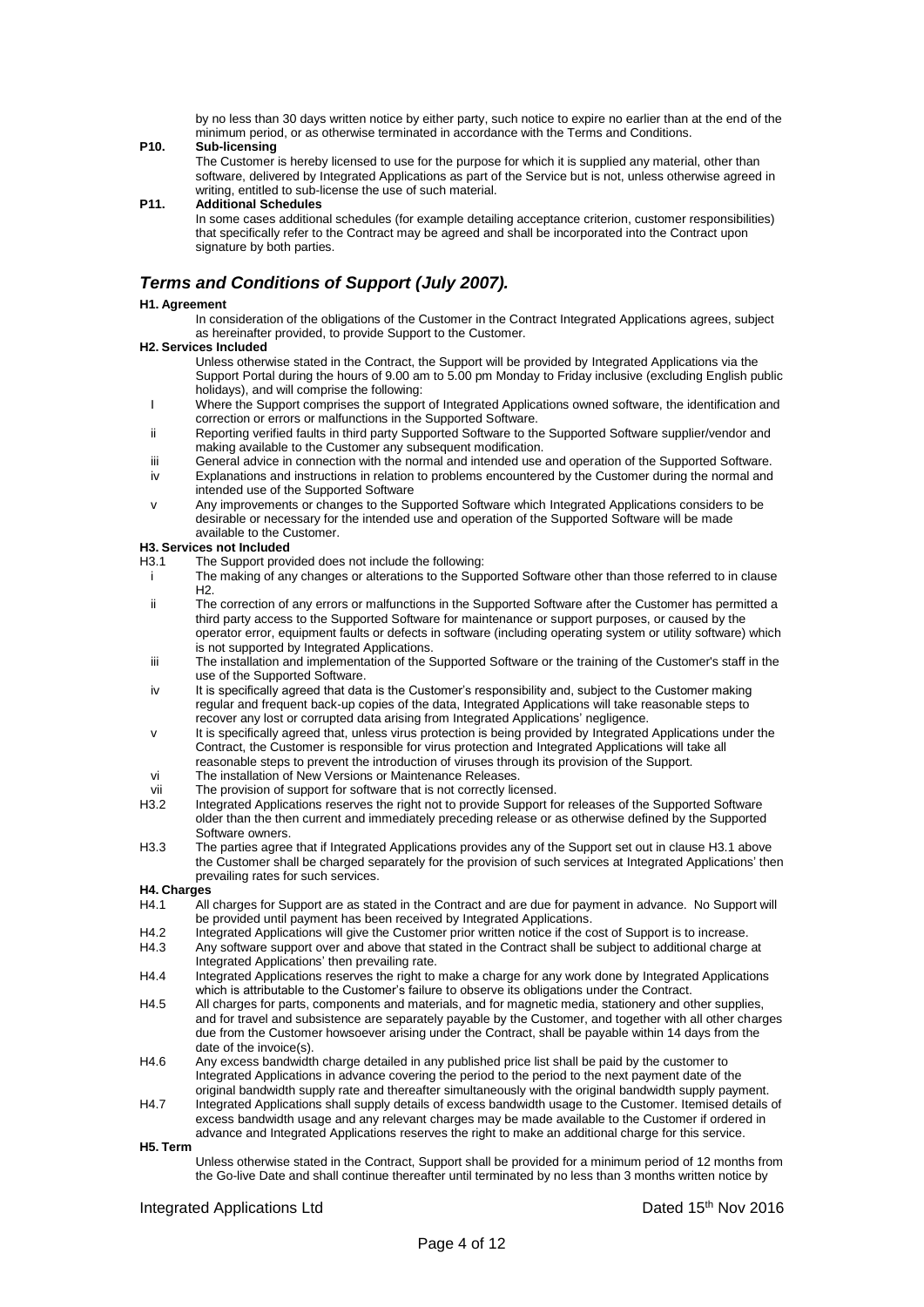either party, such notice to expire no earlier than at the end of the minimum period, or as otherwise terminated in accordance with the Terms and Conditions.

# **H6. Customer covenants**

- The Customer agrees:
- i to use and operate the Supported Software and maintain the Supported Software environment in accordance with the Supported Software supplier's and Integrated Applications' recommendations and to comply with its obligations in the licences under which it uses the Supported Software.
- ii to nominate and suitably train a number of persons, as agreed with Integrated Applications, and in any case no less than one person in the Customer's organisation to liaise with Integrated Applications with respect to the delivery of the Support.
- iii to provide Integrated Applications with information and up-to-date listings and printouts which Integrated Applications reasonably requires for the purpose of carrying out its obligations under this Contract.
- iv to keep a daily operations log of Supported Software faults in a format agreed with Integrated Applications and to make the log available to Integrated Applications for inspection at any reasonable time.
- to operate the Supported Software in a professional and prudent manner and in accordance with any operating manuals supplied with the Supported Software.
- vi to allow Integrated Applications (at the Customer's expense) reasonable access time on the Customer's computer equipment (including by communications link where appropriate) for the purpose of carrying out its obligations under this Contract.
- vii to maintain and keep safe its back-up copies of the Supported Software (if applicable).<br>viii to implement forthwith all modifications maintenance fixes and free of charge Maintena
- to implement forthwith all modifications, maintenance fixes and free of charge Maintenance Releases that Integrated Applications advises should be implemented and which are available to the Customer.

# **H7. Warranty**

- H7.1 Integrated Applications warrants that the Support will be carried out with reasonable skill and care using (where appropriate) materials of satisfactory quality.
- H7.2 The warranty mentioned above shall not apply:
- i to any item of Supported Software modified by the Customer or any third party other than in accordance with Integrated Applications' instructions.
- ii where any environmental specification in writing for the operation of the Supported Software is not maintained.
- iii to any loss, damage or destruction of or to the Supported Software.
- iv to any defect or malfunction caused by negligence, neglect or misuse.<br>H7.3 Integrated Applications' obligations under this Contract do not constitu
- Integrated Applications' obligations under this Contract do not constitute a guarantee that the Customer shall enjoy continuous error-free use of the Supported Software and Integrated Applications shall not be liable to the Customer for any losses or expenses incurred by the Customer due to the Supported Software malfunctioning or being inoperable provided that Integrated Applications carries out its obligations under the Contract within a reasonable period of being requested by the Customer to do so.
- H7.4 The Customer shall take full responsibility for all data generated and handled by the Supported Software. In the event of an error or bug being found in the Supported Software, the responsibility for managing any incorrect data generated as a result of the said error or bug shall remain with the Customer and Integrated Applications shall have no responsibility to the Customer in respect of the same.
- H7.5 Integrated Applications' obligations under the above warranty shall be its sole liability and it shall have no other liability whatsoever whether in contract, tort or otherwise as regards the quality or fitness for purpose of the Support or the Supported Software and all other representations, conditions, warranties and terms in respect thereof whether express or implied, statutory or otherwise are hereby excluded save to the extent that the same are not capable of exclusion at law.

# *General (July 2007)*

### **G1.Value Added Tax**

All charges are quoted exclusive of Value Added Tax which is payable in accordance with the then current legislation.

### **G2. Late Payment**

Integrated Applications reserves the right to charge an administration fee, from the date on which the account becomes due until the date of payment before, as well as after, judgement. In the event of late payment Integrated Applications' obligations under the Contract will be suspended until payment has been made in full.

### **G3. Contract Change Control**

- G3.1 The Customer may at any time request and Integrated Applications may at any time recommend changes in the Service, Support or Equipment Maintenance.
- G3.2 Neither party will be obliged to agree to any requested or recommended change but neither party will unreasonably withhold or delay its agreement to such request.
- G3.3 Integrated Applications will advise the Customer of the likely impact of any requested or recommended change on the price and timescales for the service.
- G3.4 The recipient party will respond in writing to, or both parties will meet to discuss, any request or recommended change as soon as practicable, and in any event within four weeks following receipt of the request or recommendation.
- G3.5 Until such time as any change is formally agreed, Integrated Applications will, unless otherwise agreed, continue to perform and to be paid for the service as if such change had not been requested or recommended.

G3.6 Any agreement to a requested or recommended change will become valid as an amendment to the Contract only when recorded in writing and signed by authorised representatives of both parties.

## **G4. Confidentiality**

G4.1 All designs, design studies, surveys, project plans, implementation plans, customised specifications, system configurations, user guidance, training hand outs and other similar information, and any software or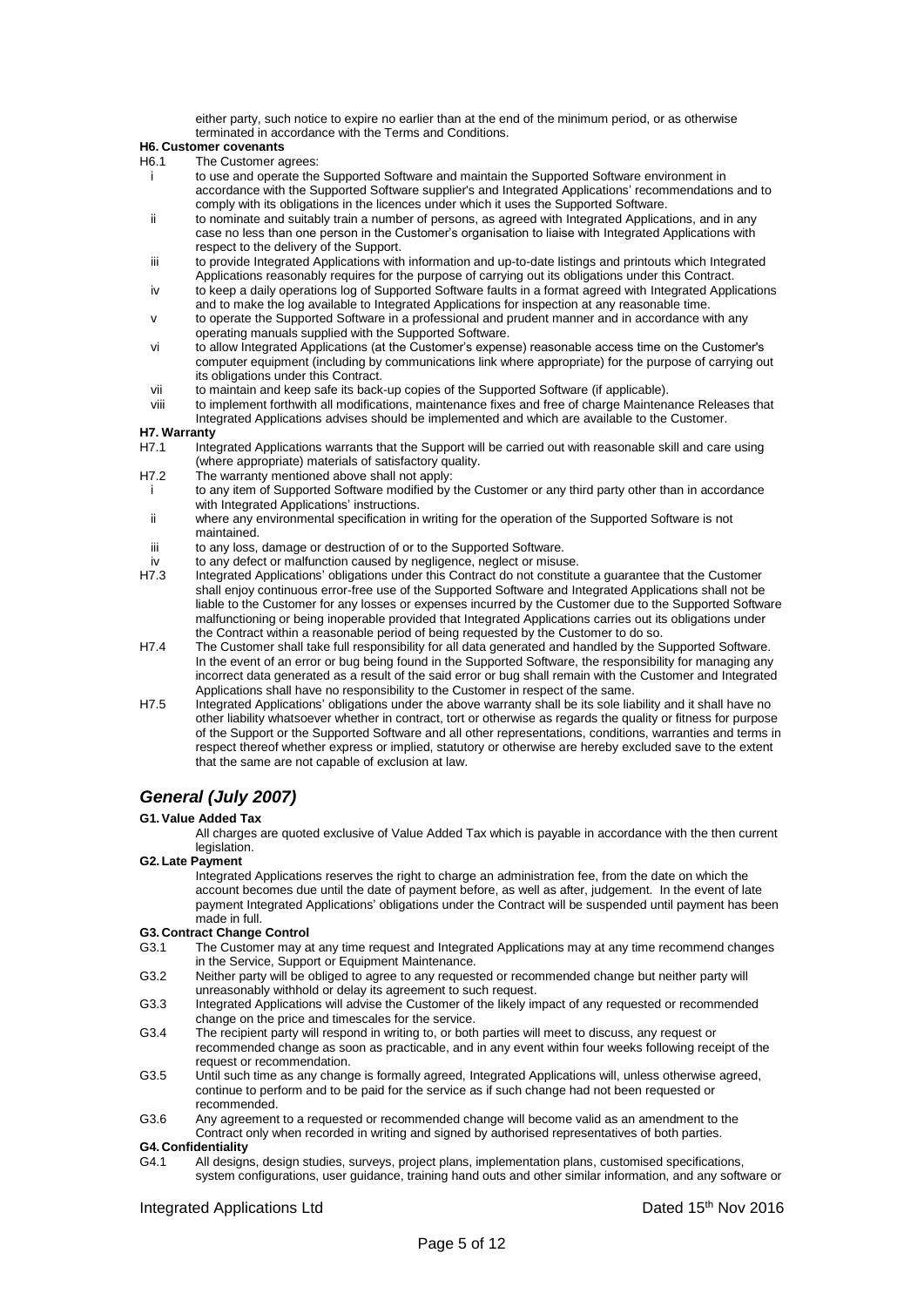materials which has been, or will be supplied to the Customer by Integrated Applications in connection with the Contract, or performance thereof, remains the property of Integrated Applications or its suppliers and consists of confidential and proprietary data whose disclosure to or use by third parties may be damaging.

G4.2 The Customer agrees to hold all information, software and materials described in clause G4.1 in the strictest confidence and not to disclose or make available the said information, software or materials to any third party or to its employees except in confidence and then only as is necessary to facilitate performance of the Contract.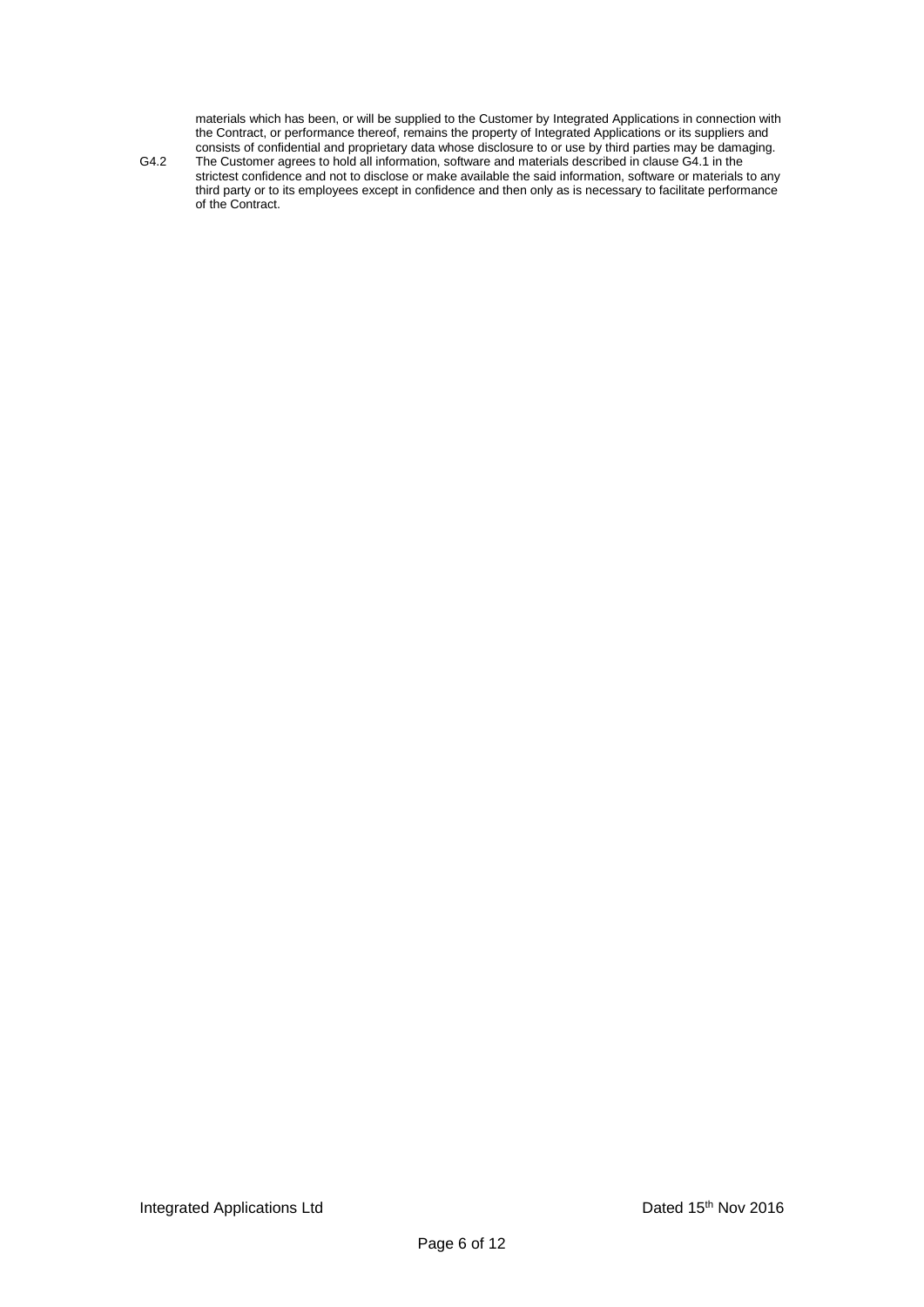#### **G5.Employment**

- G5.1 No master and servant, partnership or agency relationship will be deemed to exist between the Customer and any Integrated Applications personnel.
- G5.2 Until six months after completion of the Service, Support or Equipment Maintenance or termination of the Contract, whichever is the later, neither party will solicit the employment or services of any personnel of the other party who has been engaged in connection with the Contract. Liquidated damages for breach of this provision will be equal to the gross salary or fees of that person for the first six months of his/her new employment or contract. The parties agree that such sum is a genuine pre-estimate of the costs which the party previously employing or contracting with the individual will incur in finding and training a replacement for that person.

### **G6. Integrated Applications Equipment**

Where Integrated Applications provides items of Integrated Applications Equipment the following shall apply to those items:

the Integrated Applications Equipment will remain Integrated Applications', or its supplier's property at all times; and

- ii the Customer will not interfere with or modify the Integrated Applications Equipment and will not remove or alter any identification mark on the Equipment showing that it is owned by Integrated Applications or one of its suppliers; and
- iii when the ownership of the Integrated Applications Equipment is relevant, the Customer will make clear to third parties that the Integrated Applications Equipment is Integrated Applications' or one of its supplier's property; and
- iv the Customer is responsible at all times for the safe use and safe custody of the Integrated Applications Equipment whilst it is in the Customer's custody, including procuring and maintaining an appropriate insurance policy; and
- the Customer must keep the Integrated Applications Equipment at the site or sites in accordance with the Integrated Applications' instructions and shall return it to Integrated Applications immediately upon request; and
- vi the Customer must permit Integrated Applications or its agent to inspect or test the Integrated Applications Equipment at the site or remotely at such times as may be agreed between Integrated Applications and the Customer, such agreement not to be unreasonably withheld or delayed; and
- vii the Customer must not attempt to let, sell, charge or otherwise deal with the Integrated Applications Equipment; and
- viii the Customer must not permit or suffer any execution or distress to be levied or used against the Integrated Applications Equipment or permit or suffer the Integrated Applications Equipment to be seized under or affected by any distress, execution or other legal process.

### **G7. Limit of liability**

- G7.1 Integrated Applications and the Customer agree to indemnify each other against any liability arising in respect of personal injury (including death) to any person which results from the negligence of the indemnifying party, its employees, agents or sub-contractors.
- G7.2 Integrated Applications and the Customer agree to indemnify each other against any loss of, or damage to, physical property to the extent caused by any negligence of the indemnifying party, its employees, agents or subcontractors in connection with the performance of their duties under the Contract provided that each party's total liability under this clause G7.2 shall be limited to 120% of fees charged by Integrated Applications for the project or service.
- G7.3 Notwithstanding anything to the contrary in the Contract, but subject to clause G7.1, neither Integrated Applications nor the Customer shall be liable to the other for any of the following (whether or not the party being claimed against was advised of, or knew of, the possibility of such losses) whether arising from negligence, breach of contract or otherwise:
- i any indirect, special or consequential losses;<br>ii any loss of business, data profits, revenue of
- ii any loss of business, data, profits, revenue, goodwill, use, or anticipated savings;<br>iii any damage suffered by the other party as a result of an action brought by a third
- any damage suffered by the other party as a result of an action brought by a third party arising from any use, or inability to use, any software or item supplied under this Contract or from any breach of the Contract; or
- iv loss or damage to the other party's, or any third party's, data or records.
- Except where liability arises under clauses G7.1 or G7.2, Integrated Applications' entire liability to the Customer for all claims made in respect of or in connection with the Contract whether in contract, for misrepresentation (other than fraudulent misrepresentation), tort (including, but not limited to, negligence), intellectual property infringement or under statute and however and whenever arising shall not exceed the sum total of the fees paid by and due from the Customer to Integrated Applications in the first year under the Contract.
- G7.5 Integrated Applications' prices are determined on the basis of the warranties as stated in clauses H7 and the limits of liability as stated in clause G7.

### **G8.Patents, design and copyright**

- G8.1 Integrated Applications and its suppliers retain all intellectual property rights, interests and title in and over their own products and systems (including, without limit, the Software) and all trade secrets, copyright, patent rights, ideas and any other intellectual property rights in relation thereto remain the exclusive property of Integrated Applications or its Suppliers. For the avoidance of doubt, at no time shall any rights, interests or title in any intellectual property in the Software pass to the Customer.
- G8.2 Subject to clause G7.4, Integrated Applications shall indemnify the Customer against any and all actions or claims incurred by the Customer arising out of any actual or alleged infringement of any patent, copyright or trade secret in respect of the Software, the Equipment, Customer data or the output of any Service supplied under the Contract provided that:-
- i the action and/or claim does not arise as a result of the unauthorised modification, alteration or adaptation of the Software, the Equipment or the output of the Service by the Customer; and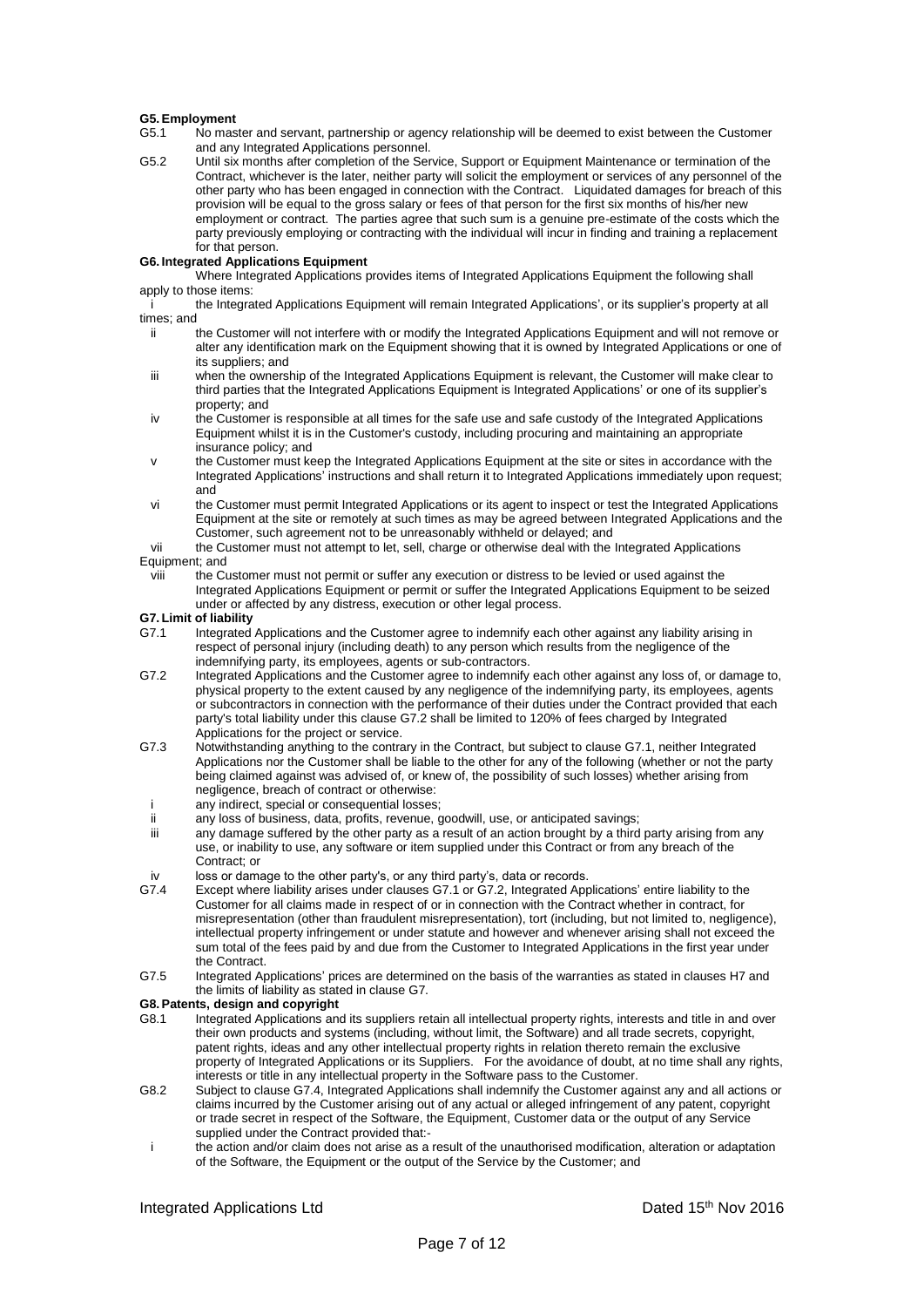- ii the action and/or claim does not arise as a result of the use of the Software, the Equipment or the output of the Service in combination with any software or equipment not supplied or approved by Integrated Applications; and
- iii the Customer shall notify Integrated Applications immediately of any claim or demand made or action brought against the Customer for infringement or alleged infringement of any patent, copyright or trade secret in respect of the Software, the Equipment or the output of any Service and shall not make any comment or admission to any third party in respect thereof; and
- iv Integrated Applications shall have conduct of all proceedings or negotiations relating to such allegations or claims and shall deal with the same as it sees fit in its absolute discretion; and
- v The Customer shall provide all reasonable assistance to Integrated Applications in relation to the conduct of such litigation and/or negotiations.
- G8.3 In the event of any claim against the Customer that the use of Third Party Software infringes the intellectual property rights of any third party, Integrated Applications shall use all reasonable endeavours to enforce at the Customer's expense, Integrated Applications' rights (if any) against the relevant third party. Subject to the foregoing, Integrated Applications shall have no further liability in respect of such infringement or alleged infringement.

# **G9. Data Protection**

- Each party shall ensure that in the performance of its obligations under the Contract it complies at all times with the Data Protection Act 1998 ("the Act").
- G9.2 The Customer hereby authorises Integrated Applications to process any of its data (including any personal data as defined in the Act) only to the extent necessary and solely for the purpose of carrying out its obligations under the Contract, including without limitation, when Integrated Applications is resolving a support or maintenance problem or testing a new release for the Customer. Immediately after such use, Integrated Applications agrees that it shall destroy any copy data created.
- G9.3 The Customer will satisfy itself that Integrated Applications is maintaining in place, having regard to the state of technological development and costs, appropriate measures to protect the security and integrity of any such personal data which it processes, and inform Integrated Applications of any shortcomings in that regard.

# **G10. Export**<br>G10.1 If the

- If the Customer wishes to export any Product from the country of initial supply, it is the Customer's responsibility to obtain all such consents and licences as may from time to time be required by English Law and the US Export Administration Regulations or under laws of any other country affecting or regulating such export.
- G10.2 No Product shall be exported if the Customer has any grounds for suspecting that such Product is intended to be used for any purpose related to nuclear, chemical or biological weapons, or missile technology.

## **G11. Termination**

- G11.1 Integrated Applications may suspend its obligations under any contract it may have with the Customer for Support or Equipment Maintenance or may terminate the Customer's licence to use the Software and the Contract at any time upon written notice to the Customer if the Customer fails to pay any fees or charges due under the Contract for 14 days after the due date for payment.
- G11.2 The Contract (including, if applicable and without limit, any licence to use Software under the Contract) shall terminate automatically and without notice if:
- i a petition to wind up the Customer is presented to a court or the Customer calls a meeting of creditors or passes a resolution for voluntary winding up (otherwise than for the purposes of solvent reconstruction or amalgamation), or a receiver, administrative receiver, administrator or other similar officer is appointed in respect of the Customer or any of the Customer's assets, or the Customer makes any proposal to its creditors for any composition or voluntary arrangement; or
- ii any officer of any court or any person so entitled takes steps towards attaching, sequestrating, requisitioning, or seizing any Software or any landlord takes any steps towards levying distress affecting any Software or if any Software is in fact so attached, sequestrated, requisitioned, seized or distrained upon, or if the Customer does any act or thing which may affect the ownership or the rights of Integrated Applications in the Software or any part thereof, or
- iii the Customer is in material breach of the Contract (other than its obligation to pay under the Contract which is addressed by clause G10.1 above) and does not rectify such breach within 30 days of receipt of a written notice from Integrated Applications requiring it to rectify the breach.
- G11.3 Upon termination of the Contract Integrated Applications shall not be liable to refund any part of any Charges or Licence Fees to the Customer and the Customer shall pay to Integrated Applications all sums then due by way of Charges or Licence Fees or by virtue of any other provision hereof. Termination shall not affect any other rights of Integrated Applications.
- G11.4 Upon termination of the Contract the Customer shall immediately deliver up to Integrated Applications: the Software and any Third Party Software or any part thereof or any copies thereof or any related manuals and documentation, and
- ii any Integrated Applications Equipment held at the Customer's premises, and
- iii all copies of programs, manuals and documentation used by Integrated Applications for the purpose of providing the Service, Support or Equipment Maintenance and
- iv any Equipment, where title to such Equipment remains with Integrated Applications or its suppliers.<br>G11.5 In the event, the Customer fails to comply with its obligations under clause G11.4. Integrated Applic
- In the event, the Customer fails to comply with its obligations under clause G11.4, Integrated Applications shall be entitled to retake possession, by entry into any premises or otherwise, of the Software the Third Party Software, manuals and related documentation.

### **G12. Force Majeure**

Neither party shall be liable for failure to perform its obligations under the Contract if such failure results from circumstances beyond the party's reasonable control. If such a period shall apply for a limited period of time, and it is agreed that the performance of the Contract shall continue thereafter, all previously agreed delivery dates shall be extended by no less than the length of the delay.

### **G13. Assignment**

Integrated Applications Ltd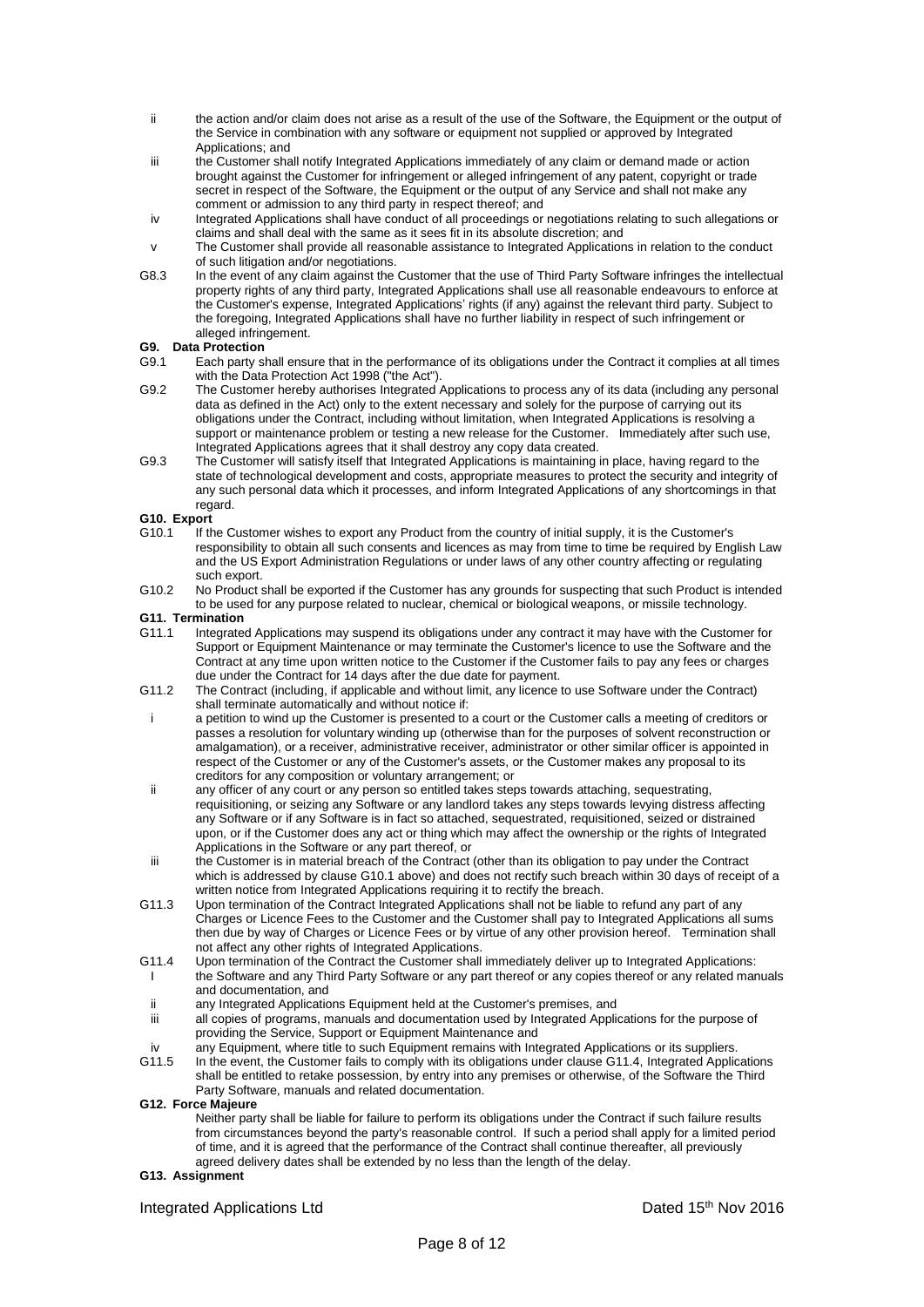The Customer may not assign, novate or subcontract the Contract or otherwise transfer any of its rights or obligations under the Contract without the prior written consent of Integrated Applications, such consent not to be unreasonably withheld. Integrated Applications may assign, subcontract, novate or charge all of its rights or interests or obligations under the Contract to any third party.

#### **G14. General**

- G14.1 Any modifications or amendment to the Contract must be made in writing and signed by an authorised signatory of each party.
- G14.2 Any delay or failure by Integrated Applications to exercise any rights or remedies set out in the Contract shall not be deemed to be a waiver or relinquishment thereof.

#### **G15. Severance**

The provisions of the Contract shall be deemed to be severable and any invalidity of any provision shall not effect the validity of the remaining provisions of the Contract, and the parties shall use reasonable endeavours to agree an appropriate substitute provision.

#### **G16. Notices**

Any notices to be given under this Contract shall be in writing and served on either party at their registered office, unless either party notifies the other of a change of address for service. Service of notices must be made by facsimile transmission, in which case service shall be effective immediately upon transmission, or by first class post, in which case, service shall be effective on the second working day after posting.

#### **G17. Entire Agreement**

- G17.1 The parties agree that these Terms and Conditions (together with any other terms and conditions expressly incorporated in the Contract) represent the entire agreement between the parties and supersede all other proposals, agreements, statements, representations or warranties (whether written, e-mail or oral) made by or between the parties relating to the subject matter of the Contract, and that no statements or representations made by either party have been relied upon by the other in agreeing to enter into the Contract.
- G17.2 Each party unconditionally waives any rights it may have to claim damages against the other on the basis of any statement made by the other (whether made carelessly or not) not set out or referred to in the Contract (or for breach of any warranty given by the other not set out or referred to) unless such statement or warranty was made or given fraudulently.

### **G18. Third Party Rights**

The Contract shall not create any rights that shall be enforceable by anyone other than the parties to the Contract or any person to whom it is lawfully assigned.

### **G19. Law**

Unless otherwise agreed in writing, the Contract shall be construed and interpreted in accordance with the laws of England and the parties hereby submit to the exclusive jurisdiction of the English Courts.

# *Expenses Recovery Policy (July 2007)*

# **E1. Introduction**<br>**E1.1** It is th

- It is the policy of Integrated Applications to recover from Customers all expenses incurred in the performance of the Implementation Services provided to those Customers. Unless otherwise stated in schedule A, Integrated Applications will also seek to recover from the customer any incremental costs incurred by Integrated Applications in the provision of the Support Services, such expenses costs shall only be incurred with the prior agreement of the Customer.
- E1.2 This document refers to the recovery of expenses which may be incurred in the performance of the Services in the UK only. The recovery of expenses incurred for the provision of the Services provided outside the UK, will be subject to individual negotiation and agreement.

## **E2. Travel**

- E2.1 The cost of journeys by car will be charged at a rate of £0.40 per mile measured between the consultant's home address and the Customer's office(s).
- E2.2 Rail travel will be standard class and will be charged at cost.
- E2.3 Taxis will only be used where other forms of transport are less cost-effective or not available.
- E2.4 Parking costs will be charged at the prevailing parking meter rate (unreceipted), or normal car park charges (receipted).
- E2.5 If air travel is required then, where practical, Integrated Applications prefers the Customer to arrange and pay for any required flights. However, if required Integrated Applications will arrange and pay for flights and will recharge the Customer with the actual cost of the flight. Domestic flights within the UK are all one class, however where advance booking is appropriate, it will be used to minimise the costs incurred. Air travel will always require the prior formal approval of the Customer.

#### **E3. Accommodation**

Where practical, Integrated Applications prefers Customers to arrange and pay for hotel accommodation. If required Integrated Applications will arrange and pay for hotel accommodation and will recharge the Customer the actual hotel costs. The standard and availability of the accommodation, the facilities provided and the proximity to the Customer's office(s) will influence the choice of hotel.

#### **E4. Meals and subsistence**

For a consultant working at a Customer's office, it is the policy of Integrated Applications to recover the cost of out of hours meals consumed, up to reasonable limits, provided a receipt is obtained. Tips will also be reimbursed up to a maximum of 15% of the bill provided that the service charge has not already been included. The cost for breakfast and dinner is reimbursed only if the provision of the Services require a consultant to stay away from home overnight, or work/travel commences before 7.00am (breakfast), or work/travel continues after 7.30pm (dinner).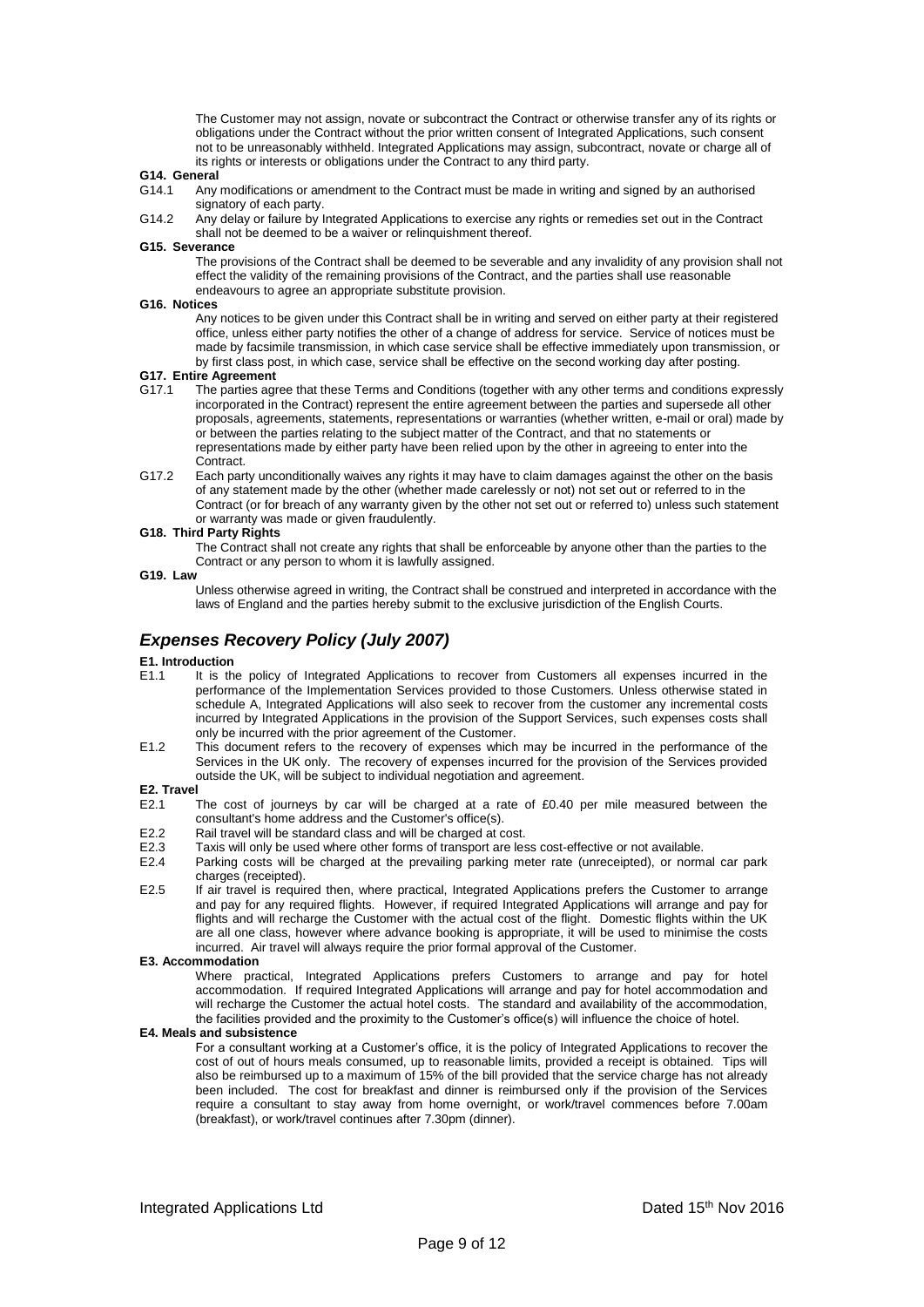# *Hosting Service (May 2011)*

Including Application Service Provision, Website Hosting, Domain Name Registration

## **OPERATIVE PROVISIONS**

The following terms comprise the contractual terms between Integrated Applications and the Customer for the supply of services by Integrated Applications. No other terms apply unless varied in writing by Integrated Applications and the Client.

- S1. **TERM**. This Agreement between the parties shall remain in effect between the parties unless otherwise cancelled or modified by either party in accordance with the terms and conditions set forth herein.
- S2. **SERVICE APPLICATION**. Integrated Applications reserves the right to refuse any application for subscription or service. Provision of a service to the customer shall be made as quickly as is reasonably possible. A date proposed by Integrated Applications as a date for start of service is an estimate only and may be liable to change. Integrated Applications will not be responsible for any delay in start of service beyond such a date.
- S3. **TERMINATION**. Either party may terminate this Agreement without cause upon written notice to the other party. The hosting service is an annual contract and must be cancelled no less than 30 days prior to renewal. No refunds are applicable if the contract is cancelled. Integrated Applications may terminate this Agreement at any time and without notice if
	- a) if the Customer commits any breach of this Agreement including but without limitation non-payment.
	- b) The Customer is a company and a resolution is passed for its winding up or a petition for its liquidation is presented, or the Customer is an individual and a petition for bankruptcy is presented against it.

Integrated Applications reserves the right to revoke any Customer's User ID, Internet Protocal (IP) Address or domain name mapping, following termination of this agreement. Domain name hosting and transfer requests must be made by the domain owner. Domain name transfers will not be made until all outstanding amounts have been paid by the Customer. No refund of payment will be made to the Customer upon termination of the Agreement by either Integrated Applications or the Customer.

- S4. **DURATION**. The contract agreed between Integrated Applications and the client is for a minimum of 12 months.
- S5. **RENEWAL**. If not cancelled by the customer, this Agreement shall automatically self-renew after a twelve (12) month period for an additional twelve (12) month period. The customer's failure to properly notify Integrated Applications of its objections to any of the terms and conditions set forth herein shall constitute customer's acceptance of same. This Agreement shall automatically renew itself for an additional twelve-month period unless otherwise cancelled or terminated by either party in accordance with the notice provision set forth herein. In the event this Agreement is automatically renewed, the customer agrees to be bound by the Terms and Conditions currently in effect.
- S6. **LIABILITY**. The customer agrees that Integrated Applications shall have no liability for the services, data or information provided including but not limited to any liability for consequential, indirect, special or incidental damages, regardless of the success or effectiveness of other remedies. The customer further agrees that Integrated Applications shall not be liable for any damages or losses sustained by the customer for business or other activities conducted via the hosting service including but not limited to consequential, indirect, special or incidental damages. The customer agrees that it shall not hold Integrated Applications liable for any loss of business, lost opportunity, consequential, indirect, special or incidental damages as a result of any interruption in service. In no event shall Integrated Applications liability exceed the total value paid to Integrated Applications by the customer.
- S7. **REPRESENTATION AND/OR WARRANTIES**. Integrated Applications make no representations and cannot guarantee that the customer's operation does not infringe upon any trademarks, trade names, service marks or other proprietary rights owned by a third party. The customer shall not hold Integrated Applications liable for any damages, injuries or losses incurred by the customer as a result of any action instituted by a third party.
- S8. **SECURITY**. Integrated Applications will make every reasonable effort to provide a secure environment for the application software and database. The customer understands that the Internet and other various networking communications are not secure, unless explicitly specified as such. Integrated Applications make no warranties of any kind, either express or implied. In no event shall Integrated Applications be liable for any damages or losses either consequential, indirect, special or incidental incurred by the customer. In no event shall Integrated Applications liability exceed the total cost of this contract between Integrated Applications and the customer.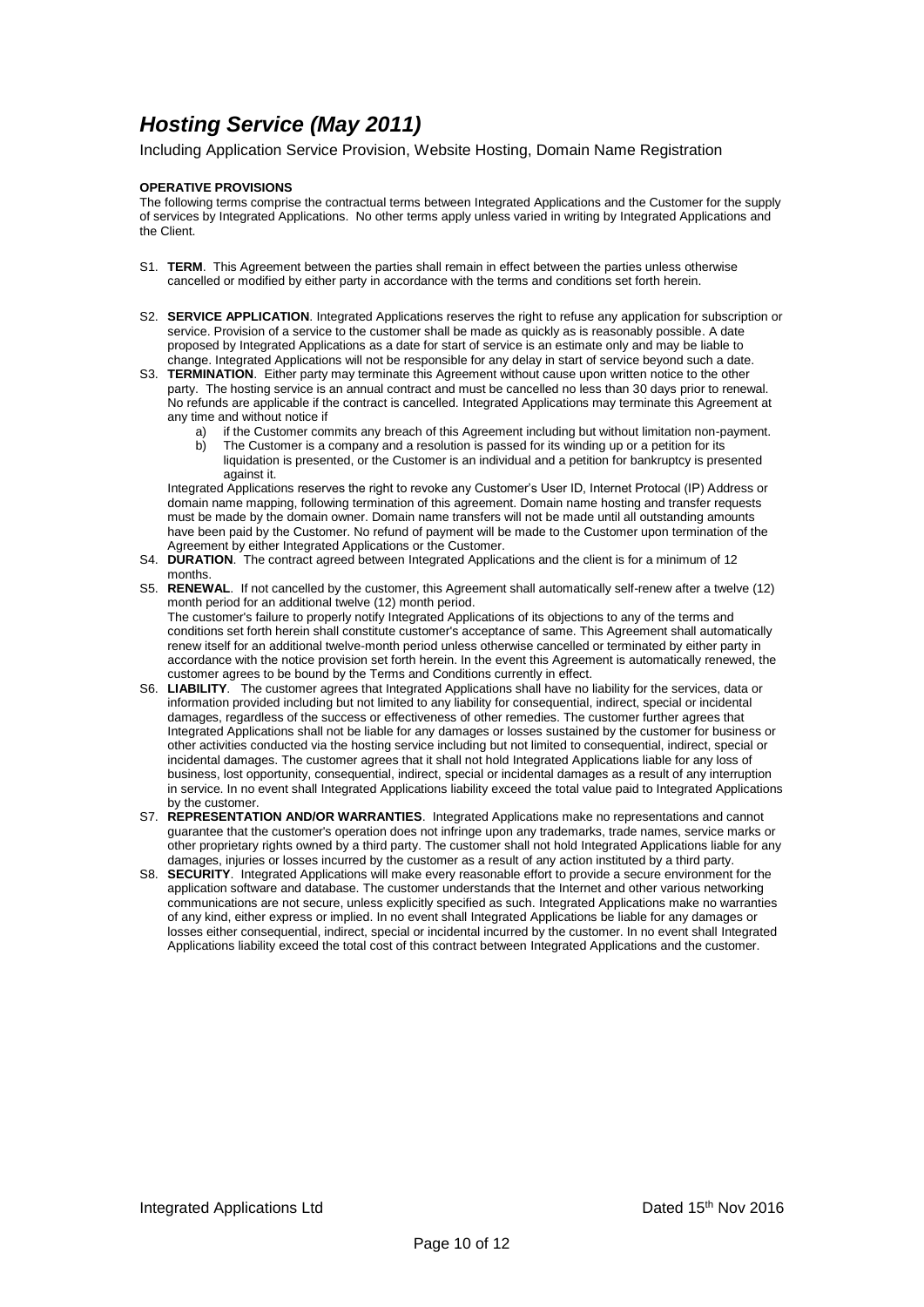#### S9. **ALLOCATION OF USER ID, PASSWORD, INTERNET PROTOCOL (IP) ADDRESSES AND DOMAIN**

**NAMES.** Integrated Applications shall have the right to occasionally change a Customers User ID, IP Address or Password allocated by Integrated Applications for the purpose of essential network maintenance, enhancement or other work deemed necessary to the operation of Integrated Applications Network or the Internet.

An application for the registration of a domain name cannot be treated as having been successful until the Customer has been notified by Integrated Applications in writing to this effect by email or otherwise.

When supplying domain name registration services, Integrated Applications acts only as an agent between the customer and the appropriate domain name authority and does not guarantee the service provided by the naming authority. It is the customer's responsibility to adhere to the terms and conditions of the naming authority (available on request) and ensure that their domains do not infringe the rights of any third party.

Domain names will be automatically renewed unless an instruction to the contrary is received in writing not less than 15 days prior to the renewal date. Domain names cannot be cancelled after registration or renewal.

# S10. **USAGE OF THE SERVICE.** The Customer hereby agrees to:

Not divulge their password to any third party and use all reasonable endeavours to keep the password confidential and inaccessible to third parties.

Refrain from transferring any illegal material using Integrated Applications network and equipment.

Refrain from sending menacing, offensive, abusive or annoying messages whilst using the service via Integrated Applications or any other ISP.

Refrain from using the Service to an extent or in a manner which in Integrated Applications' reasonable opinion is excessive, wasteful or otherwise to the detriment of Integrated Applications, any other customer or any other third party, including but not limited to the transmission of bulk e-mail ("spamming").

Keep Integrated Applications informed of any change to the Customer's address as set out overleaf and other such information as may effect the payment of charges due.

Immediately cease to use and return any Internet Protocol (IP) Addresses allocated by Integrated Applications to the Customer on termination of this Agreement.

Not to use or permit the usage of the service in an unlawful manner or in contradiction of published legislation and accepted regulations governing the Internet.

To include the above restrictions in all the Customer's on-selling conditions using Integrated Applications' service.

- S11. **SERVICE LEVELS.** Integrated Applications makes no warranties or representations that the service will be uninterrupted or error-free. In the event of suspension of service due to a technical fault in the network or act of God, Integrated Applications will use all possible endeavour to resume service with minimum delay but will not be responsible for loss by the Customer. Integrated Applications may suspend the service from time to time for necessary technical reasons and network upgrades provided that 12 hours notice via our service status page or email has been given to the Customer, and that the period of suspension is not more than two hours.
- S12. **EMAIL SERVICE.** Integrated Applications will endeavour to ensure that messages are routed accurately and promptly, but does not accept any liability for non-receipt, non-delivery or misrouting of email or any other failure of the email service.
- S12.1 **NO SHARED MAILBOXES**. Each mailbox may be used by one natural person at a time. Attempts to log into a single mailbox simultaneously from more than one computer are prohibited. You may not use automated tools such as 'Fetchmail' or 'Microsoft Exchange Connector' to virtualise one mailbox into multiple mailboxes.
- S13. **APPLICABLE LAWS**. The customer shall ensure that its use of the hosted applications and any service provided by Integrated Applications to it complies with all applicable national and local laws and regulations, including but not limited to all laws pertaining to copyright, trademark, proprietary information, intellectual property rights, defamation, and invasion of privacy. In the event that the customer violates this provision, Integrated Applications shall have the right to consider same a breach of this agreement by the customer, which shall entitle Integrated Applications to terminate the customer's service immediately without prior notice
- S14. **INTEGRITY OF INFORMATION**. The customer is solely responsible for validating the integrity of the information and data it receives or transmits using the hosting service. The customer is also responsible for ensuring adequate security back-ups of their data is taken to suit their needs.
- S15. **LEGAL ACTION**. The customer agrees to indemnify and hold Integrated Applications harmless in any legal action which arises as a result of the customer's use of Integrated Applications services, without limitation or exception including, but not limited to any action brought against the customer by a third party.
- S16. **MODIFICATION**. The terms and conditions of this Agreement may be modified at the discretion of Integrated Applications with 30 days notice to the customer.